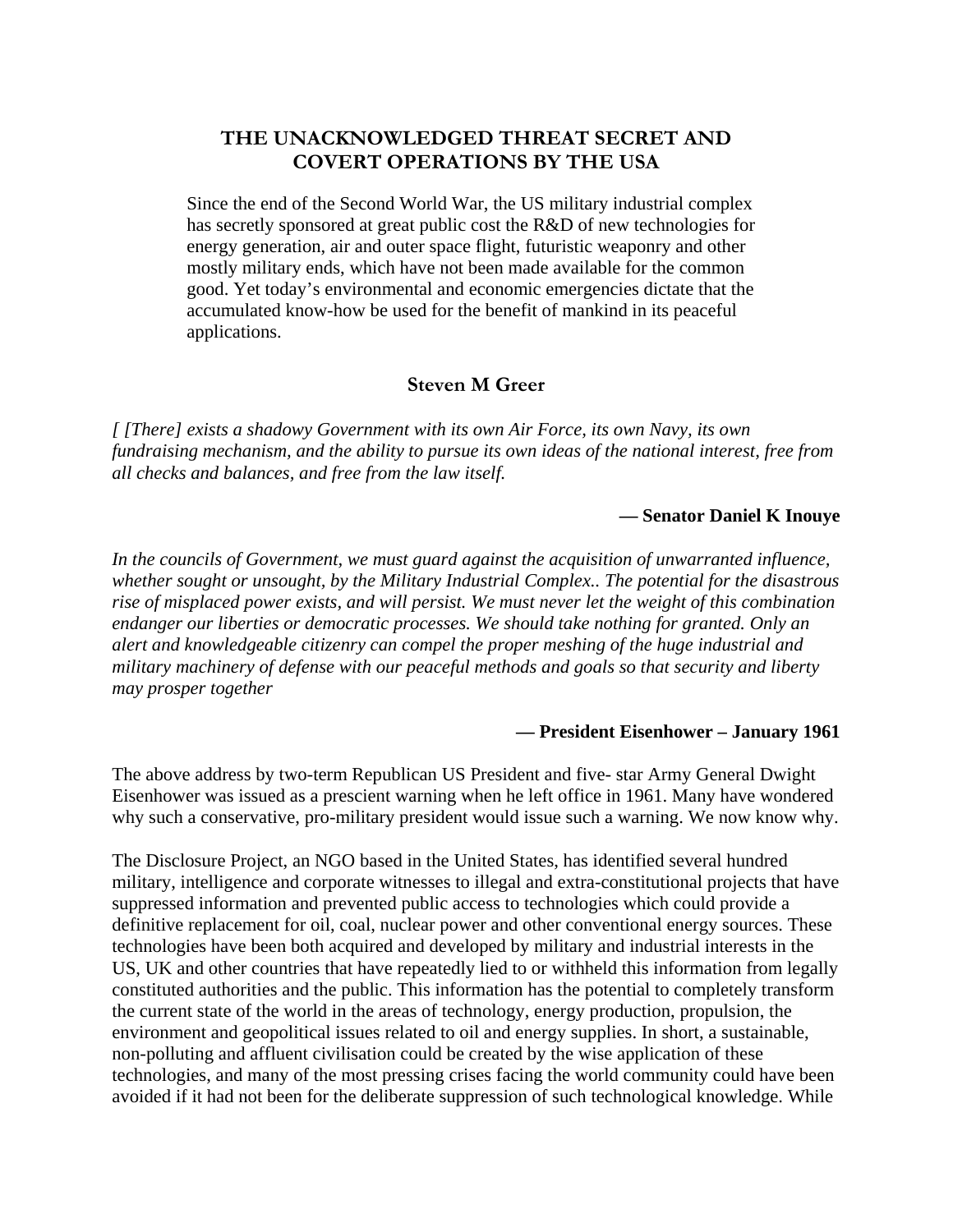"national security concerns" have been invoked as reasons for such secrecy, in reality the policy is driven by the resolve to maintain the current "status quo" based on the pre-eminence of oil and fossil fuels and related special interests.

By the time President Eisenhower left, a transformation had occurred in the structure of Western military, intelligence and corporate programmes. The urgent pressures of the nuclear arms race and the Cold War with the Soviets had created an atmosphere of extreme secrecy, dwarfing the secret infrastructure surrounding the Manhattan Project that built the atomic bomb during the Second World War. The fate of the free world was at stake, and no expense was spared to create the means to advance technologies within the dark womb of secrecy. A culture evolved that required such secrecy for national survival and the "need-to-know-only" requirements of such programmes were further reinforced by the well-known espionage scandals of that era, including that of the Rosenbergs.

However, such a culture of generally regarded justifiable secrecy also created opportunities for abuse within the military, intelligence, corporate and laboratory complex. Classified programmes, appropriately structured to require a genuine need-to-know situation in order for one to have access to them, became increasingly "compartmented", restricted and shadowy. Mechanisms for funding became Byzantine and obscure; programme structures were hidden with cover stories, "store front" operations and became virtually impenetrable; and the people within such programmes found themselves at once increasingly isolated and strangely empowered.

It was in this womb, awash with billions of dollars of so-called "black budget" funding, that extreme (and many would maintain essential) secrecy gave birth to the monster of rogue, illegal and powerful "unacknowledged special access projects" (USAPs) dealing with a number of unusual phenomena and technologies. In the world of USAPs, compart-mentalisation is so great, the need to know so restricted and the information so important, that meaningful supervision by the constitutionally required authorities in the US, UK and other countries became simply impossible. Here, "unacknowledged" means that nobody is ever told about the project unless he absolutely needs to know and is directly required to be involved in operations. Even if a senior official inquires, the answer is "no such project exists."

Moreover, the milieu of the "revolving door" world of military, intelligence and corporate programmes created corporate and financial influences that ran counter to genuine "national security" interests or any legitimate public interest. Especially in the United States, the multibillion dollar expenditures on military technologies, research and development programmes and outsourced services and operations allowed for a comingling of public finances and private interests. This, combined with the extreme compartmentalisation of programmes, allowed for serious abuses of the public trust to take place.

Ultimately, such programmes — networked carefully with other programmes and corporate research — became so restrictive that legal authorities were routinely and as a matter of course left out of the loop. Ultimately, those left out of the loop would become members of Congress and even the US president.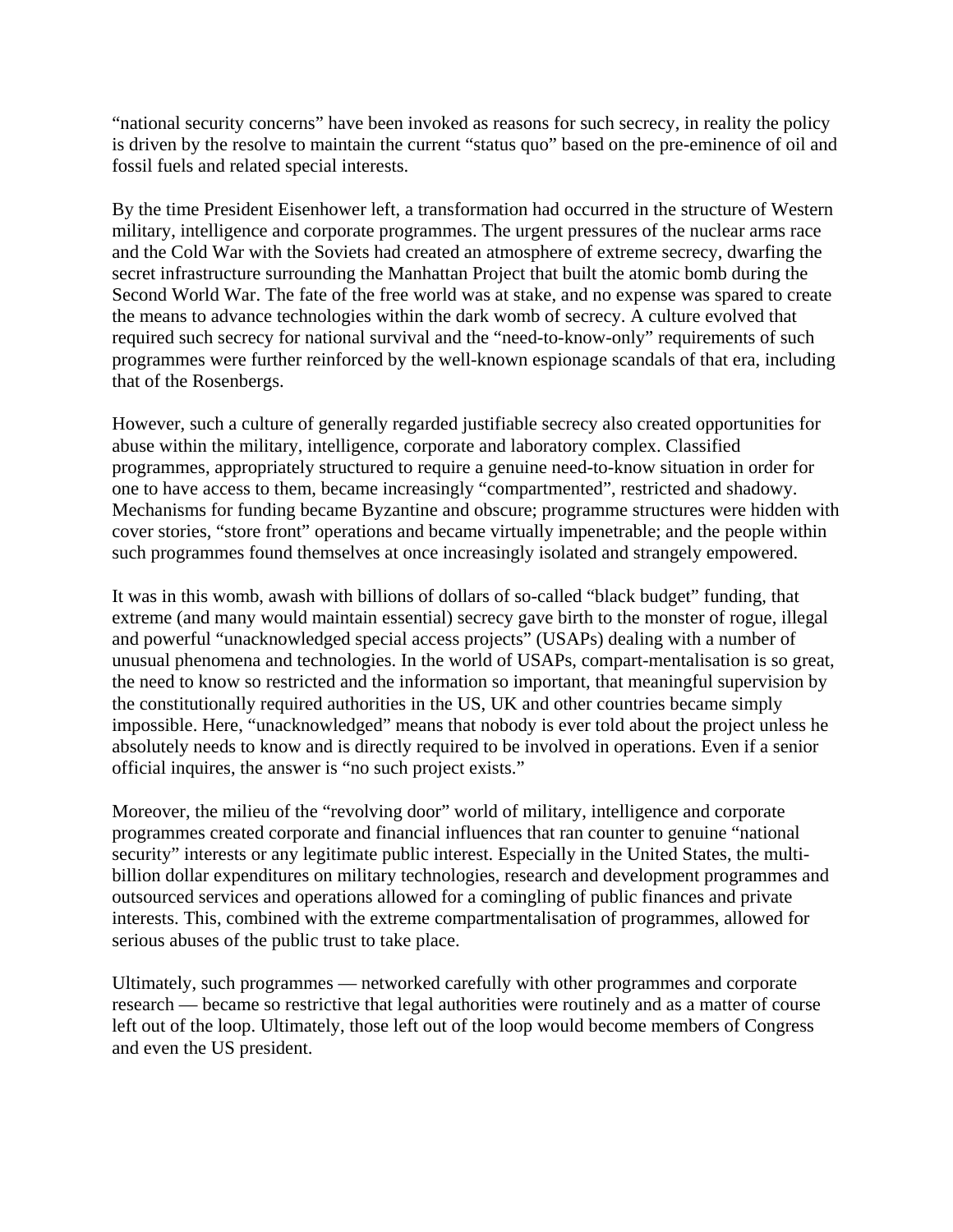Indeed, when President Eisenhower left office, operations had become so complex and out of control, that he was convinced he was being shut out of vital developments and operations. In the years since, matters have decayed exponentially to the point that we estimate today some \$100 billion per year go into unacknowledged programmes escaping the substantial knowledge of the US president and US Congress.

# **USAP AND ADVANCED ENERGY AND PROPULSION SYSTEMS**

The "crown jewels" of such USAPs are those connected to very advanced energy and propulsion systems. In the 1940s and 1950s, a concerted effort was made to investigate a number of phenomena related to emerging sciences, including those associated with electromagnetism and electro-gravitic/magneto-gravitic technologies for their promising potential in creating energy and propulsion systems valuable to urgent defence projects.

During that era, particular interest was paid to what the public call UFOs (unidentified flying objects). It is important to note that the term UFO was only coined after covert programmes discovered that such objects were neither unidentified nor "flew" in any conventional sense of the word. Indeed, the majority of the information and culture associated with UFOs is disinformation designed to deflect serious scientific, media or mainstream governmental inquiry. People have been systematically deceived for half a century.

UFOs well-documented aerial phenomena, some of which are extra-terrestrial vehicles whereas others are advanced covert government aircraft using energy and propulsion technologies that could transform life on earth. It should be noted that the man-made devices are the result of illegally classified research and development (and acquisition) of technologies as well as the study of retrieved extraterrestrial vehicles.

Once technological breakthroughs were made, the secrecy associated with these projects became extraordinary. Indeed, the clandestinity surrounding these advanced energy and propulsion devices far exceeded the secrecy that shrouded the development of the hydrogen bomb.

From a November 21, 1950 (authenticated) top secret Canadian document:

I [the author] made discreet enquiries through the Canadian Embassy staff in Washington who were able to obtain for me the following information:

a. The matter is the most highly classified subject in the United States Government, rating higher even than the H-bomb.

b. Flying saucers exist.

c. Their modus operandi is unknown but concentrated effort is being made by a small group headed by Dr Vannevar Bush.

d. The entire matter is considered by the United States authorities to be of tremendous significance.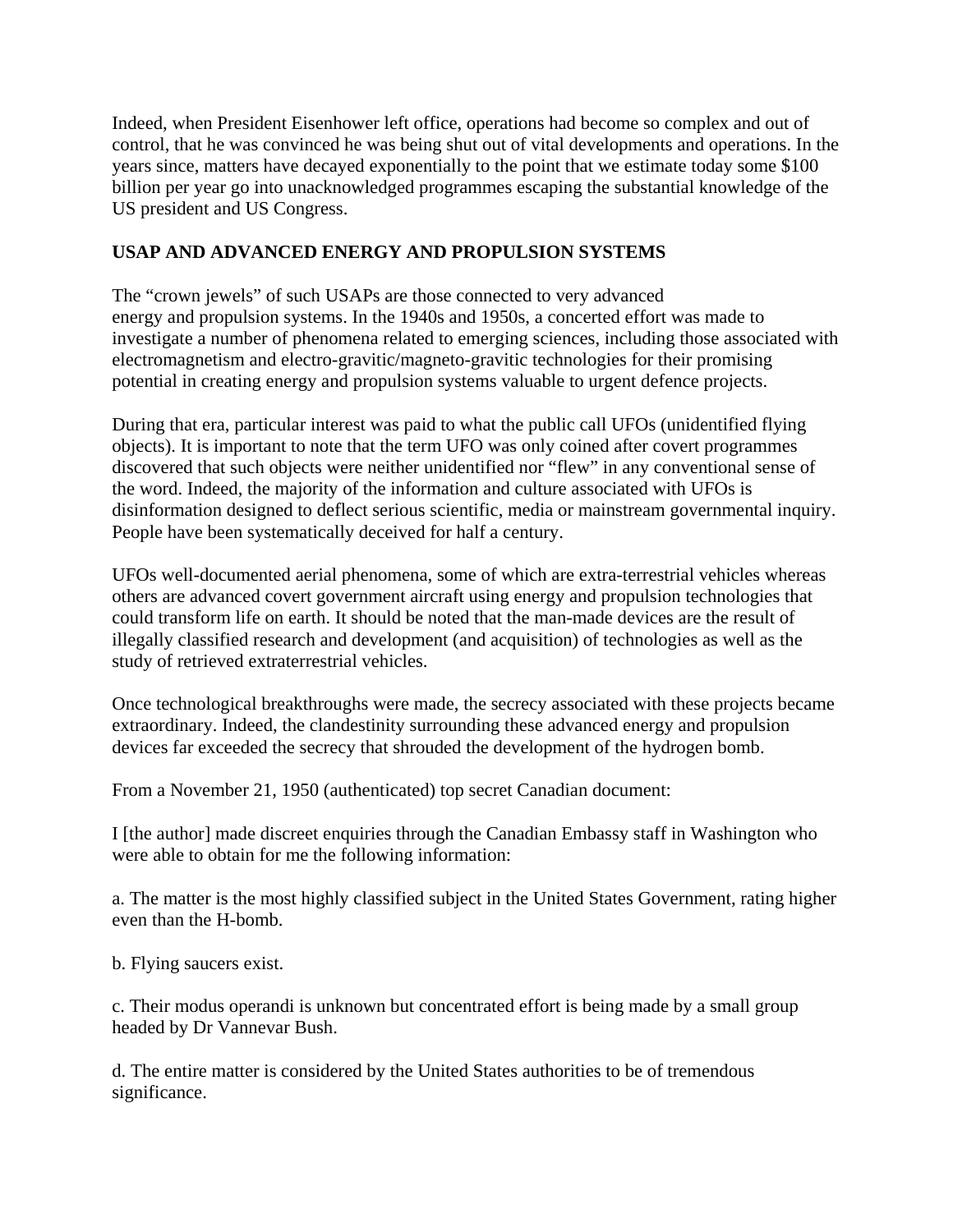Putting aside the aura of silliness that surrounds the subject in pop culture, the media and the tabloids, over 2000 pages of documents released to the Disclosure Project by the US, UK, Spanish and other governments clearly establish the importance of the matter at the time. Space here does not allow inclusion of even a sampling of these documents but they may be viewed, in part, on our website and reviewed in the book *Disclosure* by this author.

Today, this subject usually elicits laughter, embarrassment and dismissal. This is certainly understandable since at least 99 per cent of everything said, written, filmed or otherwise placed in the public domain on the subject is outright deception. But in the corridors of power — and especially in the corridors of covert programmes — the matter is of utmost importance. This is because at the core of this enigma lies a body of science that eliminates in one generation the need for oil, fossil fuels and the related pollution and establishes a truly sustainable world civilisation exempt from poverty as we know it. The relentless ridicule associated with the UFO subject matter is deliberate and staged: It hides a profound body of knowledge dwarfing the changes that have transpired from the industrial revolution until today by several orders of magnitude. In a letter to Congress, first CIA Director Admiral Roscoe Hillenkoetter had this to say:

It is time for the truth to be brought out … Behind the scenes, high-ranking Air Force officers are soberly concerned about the UFOs. But through official secrecy and ridicule, many citizens are led to believe the unknown flying objects are nonsense … I urge immediate Congressional action to reduce the dangers from secrecy about unidentified flying objects...

We have identified nearly 500 military, corporate, intelligence and laboratory witnesses to events and programmes connected to these matters. The body of evidence is overwhelming and definitive. In May 2001, we held a press conference at the National Press Club in Washington, DC at which more than 20 such witnesses provided testimony and documents regarding their direct, first-hand involvement in the subject. It was the most-watched webcast in history, and ultimately over a million people viewed the event over the Internet. The event was reported by CNN, CNN International, major networks like the BBC, the Voice of America, Pravda, the Chinese News Agency, Telemundo, *The Washington Times* and other media around the world. Tens of thousands of people wrote to the president and members of Congress asking for an investigation of the subject and a general declassification of information.

And then September 11 happened. In view of the US Patriot Act and other developments, including the Iraq war, the US Congress has elected not to pursue the matter. But the international community, which is greatly harmed by the continued imposition of this secrecy, is the primary victim and should be the prime mover in getting these matters investigated.

## **EXPERT WITNESSES AND TESTIMONY**

Sufficient evidence, documents, physical proof and testimonies exist to definitively make the case for the reality of the issue as well as its illegal handling. Beginning in 1992, we met with senior government officials in the US, UK, the United Nations and other agencies and discovered a remarkable degree of interest in resolving this problem and obtaining a general disclosure of the facts. The officials ranged from members of the US Senate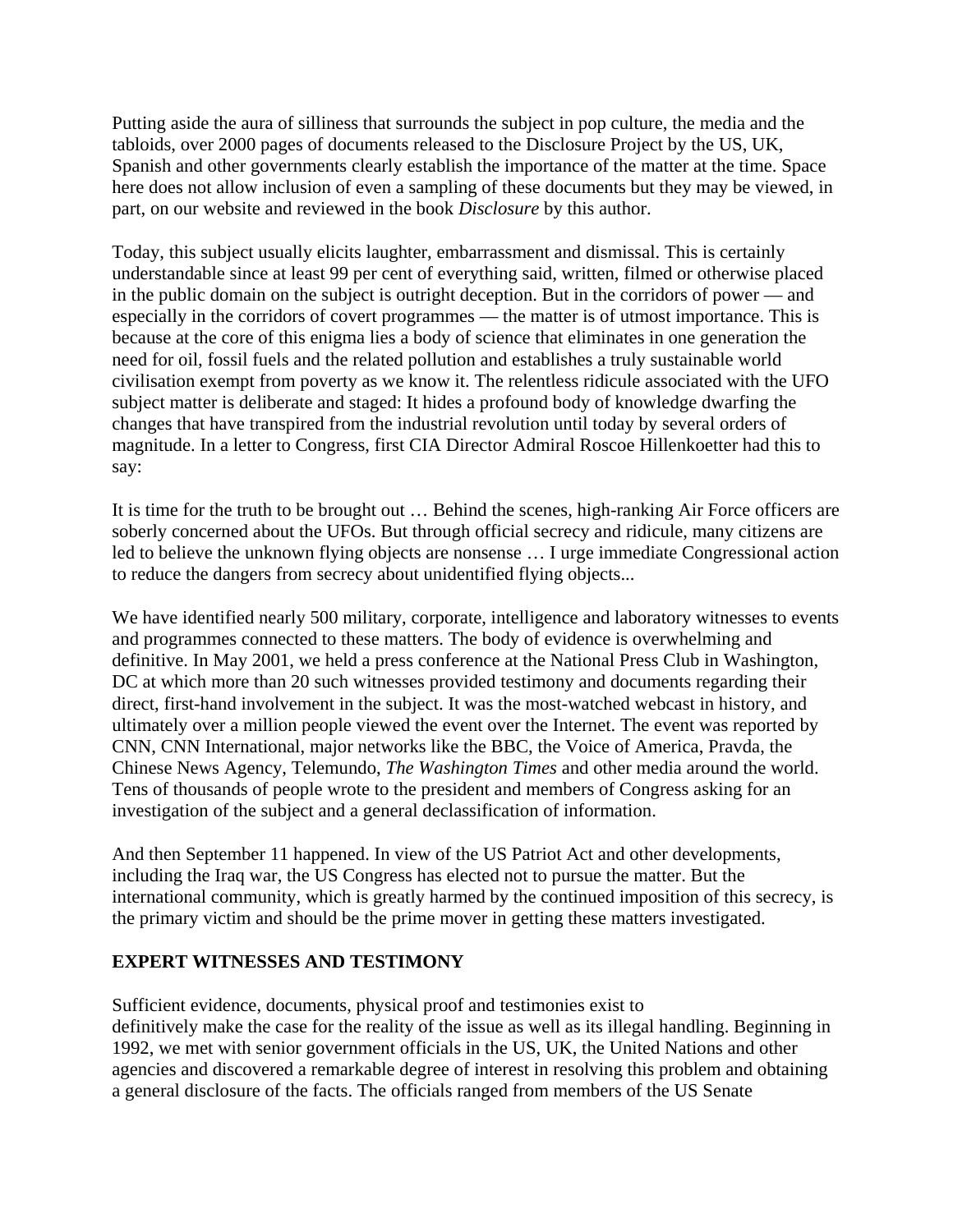Intelligence Committee to the first acting CIA director under President Clinton, including very senior admirals and generals at the Pentagon and in the British General Staff. There is widespread agreement that the subject has enormous implications for the future of humanity and that the secrecy has become inexcusable.

What has been lacking is the will to take meaningful action on the issue. While interest and moral support for disclosure are high, fear is even greater. Consider what some of these top secret "whistle-blower" witnesses have said about this secrecy and the fear it engenders:

**Brigadier General Stephen Lovekin:** Army National Guard Reserves. As a young army officer he worked with President Eisenhower in the last years of his presidency.

But what happened was that Eisenhower got sold out. Without him knowing it, he lost control of what was going on with the entire UFO situation. In his last address to the nation, I think he was telling us that the military industrial complex would stick (sic) you in the back if you were not totally vigilant. And, I think that he felt like he had not been vigilant. I think he felt like he trusted too many people. And Eisenhower was a trusting man. And I think that he realised that all of a sudden this matter is going into the control of corporations that could very well act to the detriment of this country.

 This frustration, from what I can remember, went on for months. He realised that he was losing control of the UFO subject. As far as I can remember, that was the expression that was used, "It is not going to be in the best hands." That was a real concern. And so it has turned out to be ...

"It had been discussed with me on numerous occasions what could happen to me militarily if I discussed this. I would say that the government has done as good a job enforcing secrecy through the installation of abject fear as they have done with anything within the memory of modern man."

 One older officer discussed with me what possibly could happen if there was a revelation. He was talking about being erased and I said, "Man, what do you mean erased?" And, he said, "Yes, you will be erased — disappear." And I said, "How do you know all this?" And he said, "I know." Those threats have been made and carried out. Those threats started way back in 1947. The Army [and the] Air Force was given absolute control over how to handle this. This being the biggest security situation that this country has ever dealt with and there have been some erasures …

 I don't care what kind of a person you are. I don't care how strong or courageous you are. It would be a very fearful situation because from what Matt [this older officer] said, "They will go after not only you. They will go after your family." Those were his words. And, so I can only say that the reason that they have managed to keep it under wraps for so long is through fear. They are very selective about how they pull someone out to make an example of. And I know that that has been done.

**Lance Corporal Jonathan Weygandt** : US Marine Corps, present at a retrieval of a UFO in South America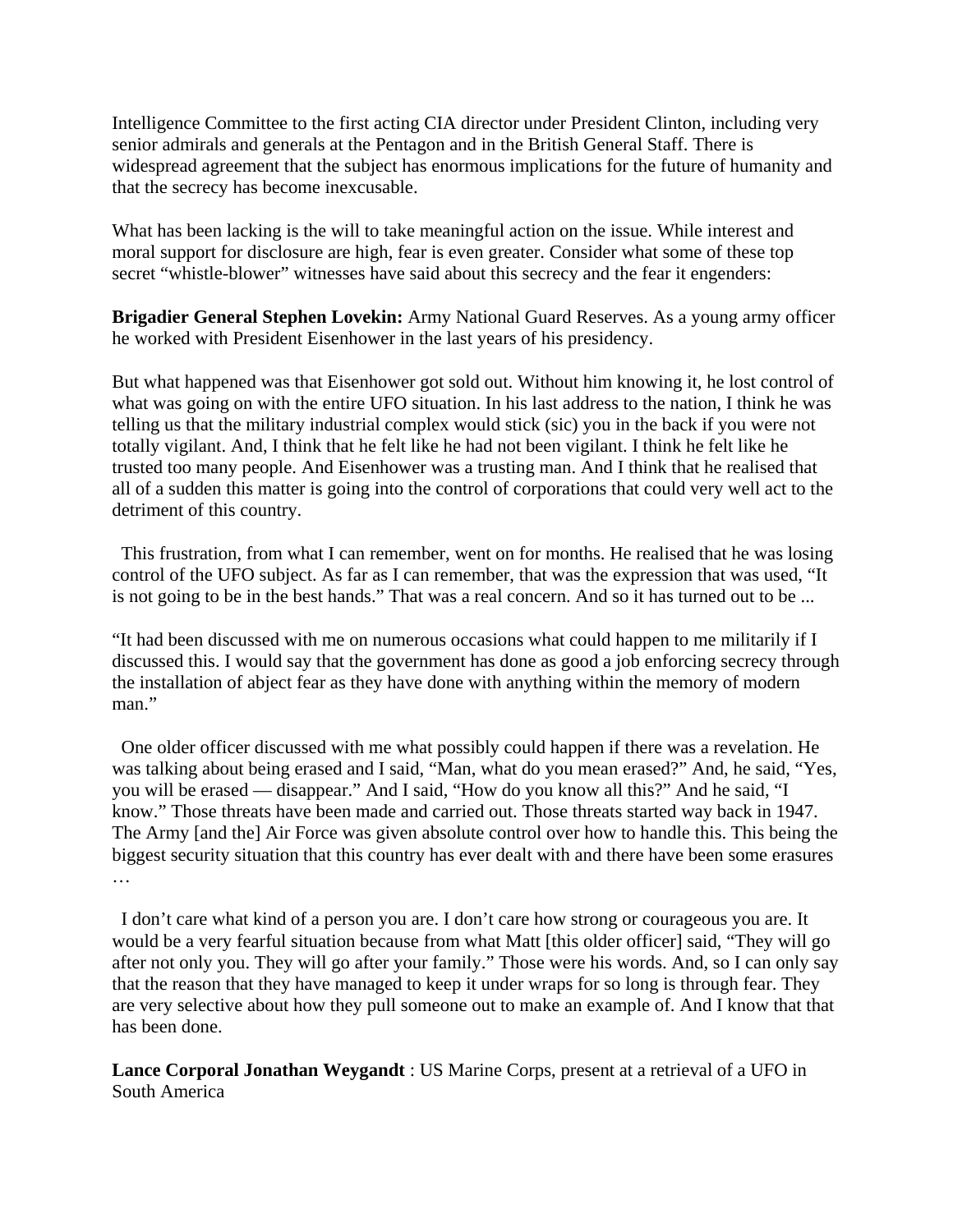"You weren't supposed to be there." "You are not supposed to see this." "You are going to be dangerous if we let you go." I thought that they were going to kill me, really ...

 Lethal, deadly force has been used. For those of you who don't know, I know marine snipers and I have heard other guys talk about it and I've heard that these guys go on the streets and they stalk people and they kill them. I know that the Army Airborne snipers do the same thing. They use Delta Force to go grab these people and silence them by killing them.

**Larry Warren:** US Air Force, Security Officer, present during the landing of a UFO at Bentwaters Air Force Base in the UK

We were gone over with a Geiger counter and there was one return on one of the guys, and something was taken out of his pocket. (He had picked up an item from the retrieved craft.) This guy was removed very quickly. And, I will swear on my life, I never saw him again. He was removed. This happened to a lot of people. It led to a suicide that the Air Force is responsible for. This is a real person with a real name ...

**Master Sergeant Dan Morris** : US Air Force, NRO (National Reconnaissance Office) Operative

I became part of a group that would investigate, gather the information, and in the beginning it was still under the Blue Book, Snowbird and different covert programmes. I would go interview people who claimed they had seen something and try to convince them they hadn't seen something or that they were hallucinating. Well, if that didn't work, another team would come in and give all the threats. And threaten them and their family and so on and so forth. And they would be in charge of discrediting them, making them look foolish and so on and so forth. Now if that didn't work, then there was another team that put an end to that problem, one way or another.

**Professor Robert Jacobs:** US Air Force, who filmed a UFO intercepting an early ICBM test

After an article [came out about the incident] … I started being harassed at work. I started getting odd telephone calls that would come during the day. At night, at my house I would get telephone calls — all night long sometimes —  $3.00$  in the morning,  $4.00$  in the morning, midnight, 10.00. People would call and start screaming at me. "You are going down (unprintable expletive)! You are going down! And that's all they would say." And they'd keep screaming that until I finally hung up the phone.

 One night somebody blew up my mailbox by putting a big load of skyrockets in it. The mailbox went up in flames. And that night at 1:00 in the morning the phone rang. I picked it up and somebody said, "skyrockets in your box at night, oh what a beautiful sight!"

And things like that have happened on and off since 1982 …

I believe this nutty fringe around UFOs is part of a concerted effort to keep serious study of it down. Anytime anybody tries to study this subject seriously, we are subject to ridicule. I'm a full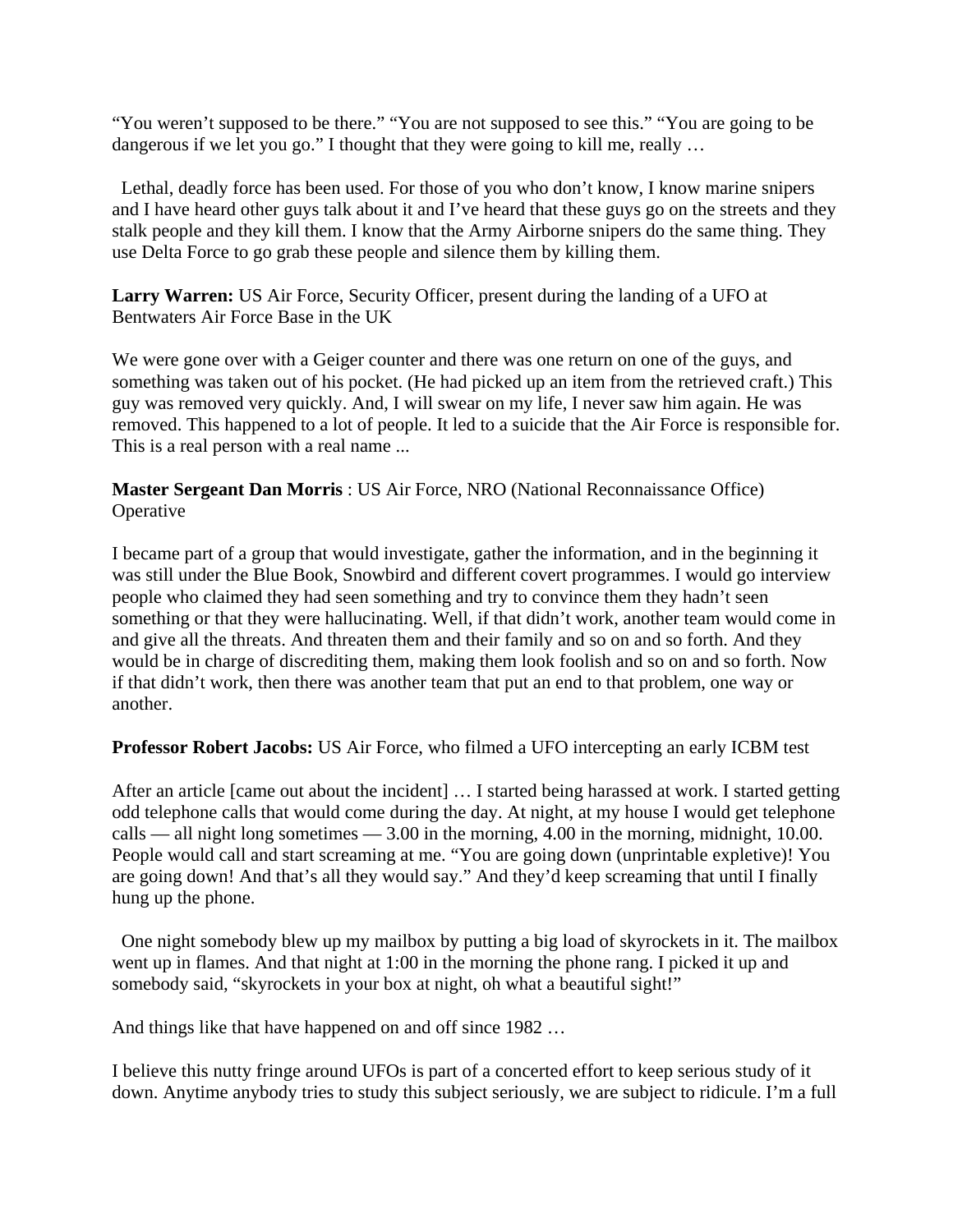professor at a relatively major university. And I'm certain that my colleagues at the university laugh at me and hoot and holler behind my back when they hear that I have an interest in studying unidentified flying objects — and that's just one of the things that we have to live with …

 What happened to the film is an interesting story in itself as Major Mansmann related to me and other people. Sometime after I had gone, the guys in civilian clothes — I thought it was the CIA but he said no, it wasn't the CIA, it was somebody else — took the film and they spooled off the part that had the UFO on it and they took a pair of scissors and cut it off. They put that on a separate reel. They put it in their briefcase. They handed Major Mansmann back the rest of the film and said here, "I don't need to remind you, Major, of the severity of a security breach; we'll consider this incident closed." And they walked off with the film. Major Mansmann never saw it again.

### **Merle Shane McDow:** US Navy Atlantic Command

These two gentlemen began to question me about this event. They were being pretty rough about it, to be honest with you. I remember literally putting my hands up and saying, "Wait a minute fellows. I am on your side. Just a minute." Because they were not really nice. They were very intimidating and made it quite clear to the point that nothing that was seen, heard, or witnessed, that transpired was to leave this building. You are not to say a word about it to your co-workers. And off base, you just forget everything that you may have seen or heard concerning this. It didn't happen ...

### **Major George A Filer, III:** US Air Force (Retd.)

At times I used to carry nuclear weapons. In other words, I was mentally fit to carry nuclear weapons, but I'm not mentally fit if I see a UFO. This criticism and this ridicule have done more to keep the story coming out than almost anything else.

### **John Callahan:** FAA Head of Accidents and Investigations

*…* When they got done, they actually swore all these other guys in there that this never took place. We never had this meeting. And this was never recorded …

 This was one of the guys from the CIA. Okay? That they were never there and this never happened. At the time I said, well I don't know why you are saying this. I mean, there was something there and if it's not the stealth bomber, then you know, it's a UFO. And if it's a UFO, why wouldn't you want the people to know? Oh, they got all excited over that. You don't even want to say those words. He said this is the first time they ever had 30 minutes of radar data on a UFO. And they are all itching to get their hands onto the data and to find out what it is and what really goes on. He says if they come out and told the American public that they ran into a UFO out there, it would cause panic across the country. So therefore, you can't talk about it. And they are going to take all this data …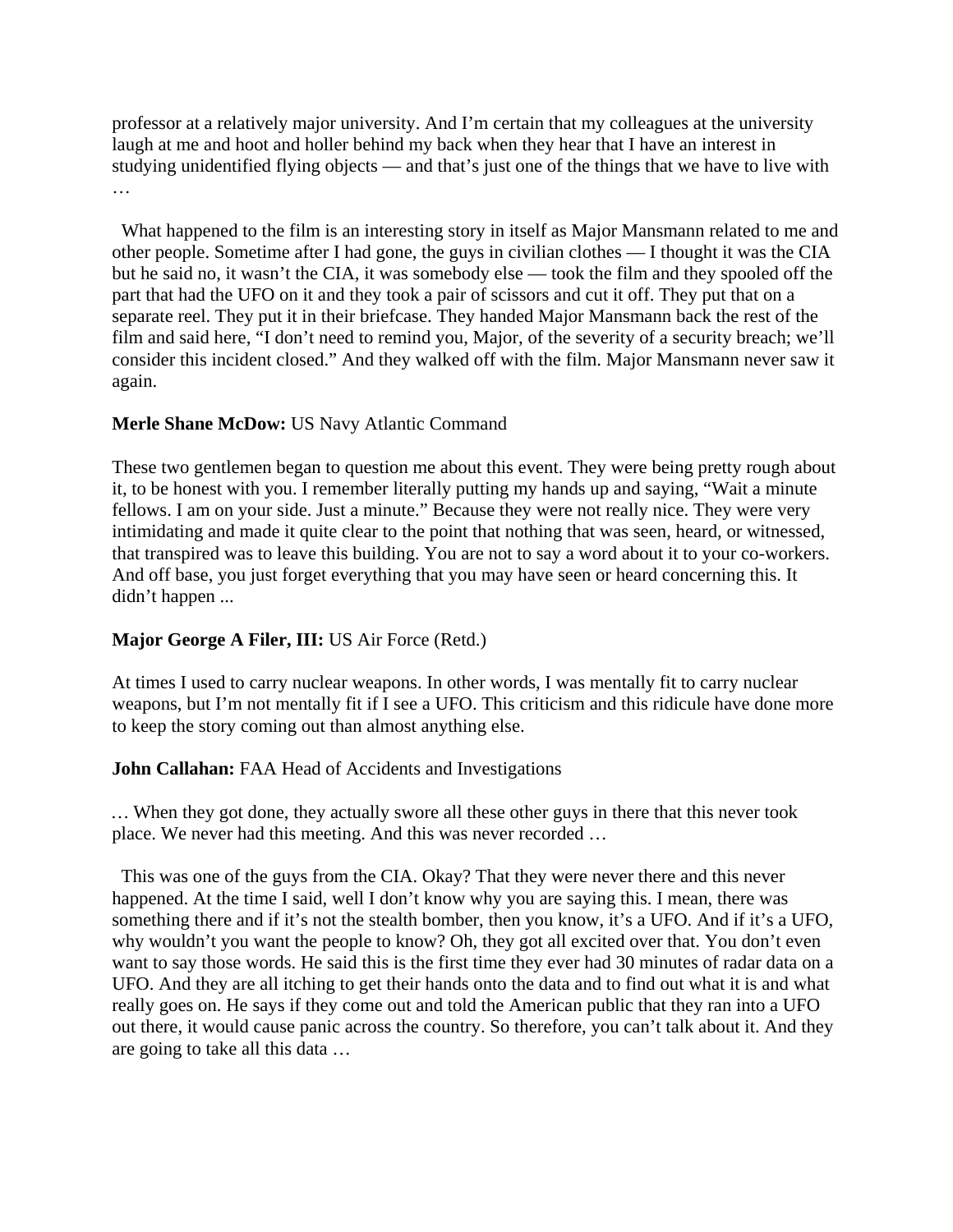… When the CIA told us that this never happened and we never had this meeting, I believe it was because they didn't want the public to know that this was going on. Normally we would put out some type of a news release that such and such happened ...

In short, so ruthless and unrelenting has been the secrecy associated with these issues that no institution or leader to date has been willing to take the matter on. Indeed, after we met with CIA Director James Woolsey in December 1993 and recommended that President Clinton take direct executive action to end the secrecy and facilitate a disclosure, we saw first hand how great the fear was. A friend of the president visited us after this meeting and informed us that it was felt that the president would "end up like [President] John Kennedy if he did what we suggested." Of course, we initially burst into laughter, until we were stopped and informed that such concerns were real. We were stunned. Until then, we had relegated such concerns to the dustbin of conspiracy theories. But it appears that the fear and ruthless control exercised by these projects around the world has effectively kept the matter off the public radar screen. In our view, the propagation of such fear as a tool for control is a genuine form of international terrorism. Its effects are devastating: it has neutralised democratic processes and institutions, engendered paralysing fear, hijacked the future of humanity, impoverished billions of people and decimated the earthly environment in the span of one human lifetime. Indeed, the harmful effects of such rogue secrecy exceed by orders of magnitude the consequences of any terrorist organisation operating today.

Subsequent meetings with members of Congress and other high officials resulted in enormous concern — even consternation — but no action. We repeatedly heard that many in senior positions were concerned with such unsanctioned secrecy, but these officials would simply pass the buck to others, saying "Why don't you meet with so and so on another committee and get him to hold a hearing?"

Other witnesses have described these operations thus:

## **Dr Paul Czysz:** McDonnell Douglas Career Engineer

The black budget world is like trying to describe Casper the friendly ghost. You might see a cartoon of him but you don't know how big he is, you don't know where his funding comes from, you don't know how many there are because of the compartmentalisation and the oath that people have to take. I know people today that worked on one of the things that I worked on, and if you asked them about it — even if it is being discussed on the Internet — they would say "No, I have no idea what you're talking about." They're in their seventies now, but they still would absolutely never admit that they even know what you're talking about. You have no idea, but it's probably larger than you think.

## **John Maynard:** DIA Official

Of corporations involved in this matter, Atlantic Research Corporation is one of the big ones. So it's not very often heard about. It's an insider beltway bandit, if you want to call it that, very low profile, mostly has all of its work done within Intelligence. TRW, Johnson Controls, Honeywell; All of them at some point or another became involved with the intelligence field. Certain works,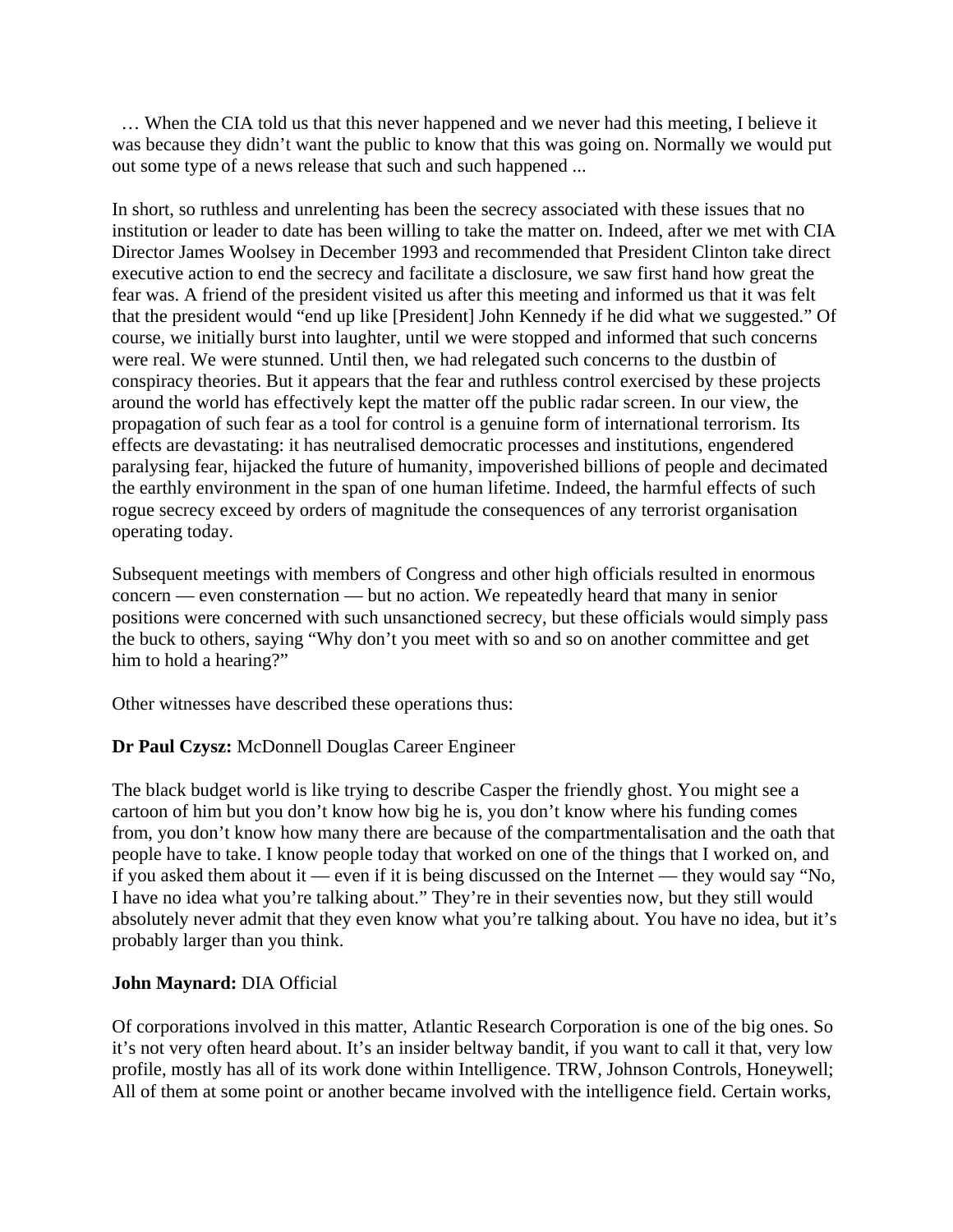activities were contracted out to them. Atlantic Research was one of them — way back. These are entities that were created out of people in the Pentagon to become a "beltway bandit" received projects, grants, and monies to do certain projects that were so highly classified and compartmentalised that, you know, only about four people would know what was going on. So it was that tightly controlled.

### **Edgar Mitchell** : Astronaut

Whatever activity is going on, to the extent that it is a clandestine group, a quasi-government group, a quasi-private group, it is without any type, as far as I can tell, of high-level government oversight. And that is a great concern.

Mitchell later made a statement to the media, reported in the *St Petersburg Times* of February 28, 2004, "The Aliens have landed … a few insiders know the truth and are studying the bodies … A cabal of insiders stopped briefing presidents about extraterrestrials after President Kennedy."

#### **Sergeant Clifford Stone** : US Army

…. They immediately come out and say, "Oh, we can't keep secrets, we can't keep secrets." Well, the truth is, yes, we can.

 The National Reconnaisance Office remained secret for many, many years. The mere existence of the NSA remained secret. The development of the atomic weapon remained secret until once you exploded one you eventually had to tell some people what was going on.

 …. I had classified documents the Air Force acknowledged. When I got members of Congress to help me open up more files, they were immediately destroyed and I can prove this.

 When Congress did their review of the way we protect documents, and the way we go ahead and implement our secrecy programmes, they found that you had special access programmes within special access programmes — that it was essentially impossible to keep control of them all by Congress. And, I'm telling you right now; it is essentially impossible to keep control of them all.

When it comes to UFOs, the same criteria [sic] applies. Therefore, only a small nucleus within the intelligence community, numbering less than a hundred — no, I'd suggest less than 50 control all that information. It is not subject to congressional review or oversight at all.

#### **Dr Robert Wood:** McDonnell Douglas Aerospace Engineer

As you may know, when you get cleared for one of these classified programmes you wear your special badge and you know you can talk to anybody who's in the room with a lot of candour and it feels like that's one's psychological group — there's a lot of camaraderie that builds up. And you had access to special libraries. So one of the things that we could do is go up to the library that the Air Force ran and sort of paw through top secret material. Since I was interested in UFOs, when I had some usual business to take care of, I'd also look in their library to see what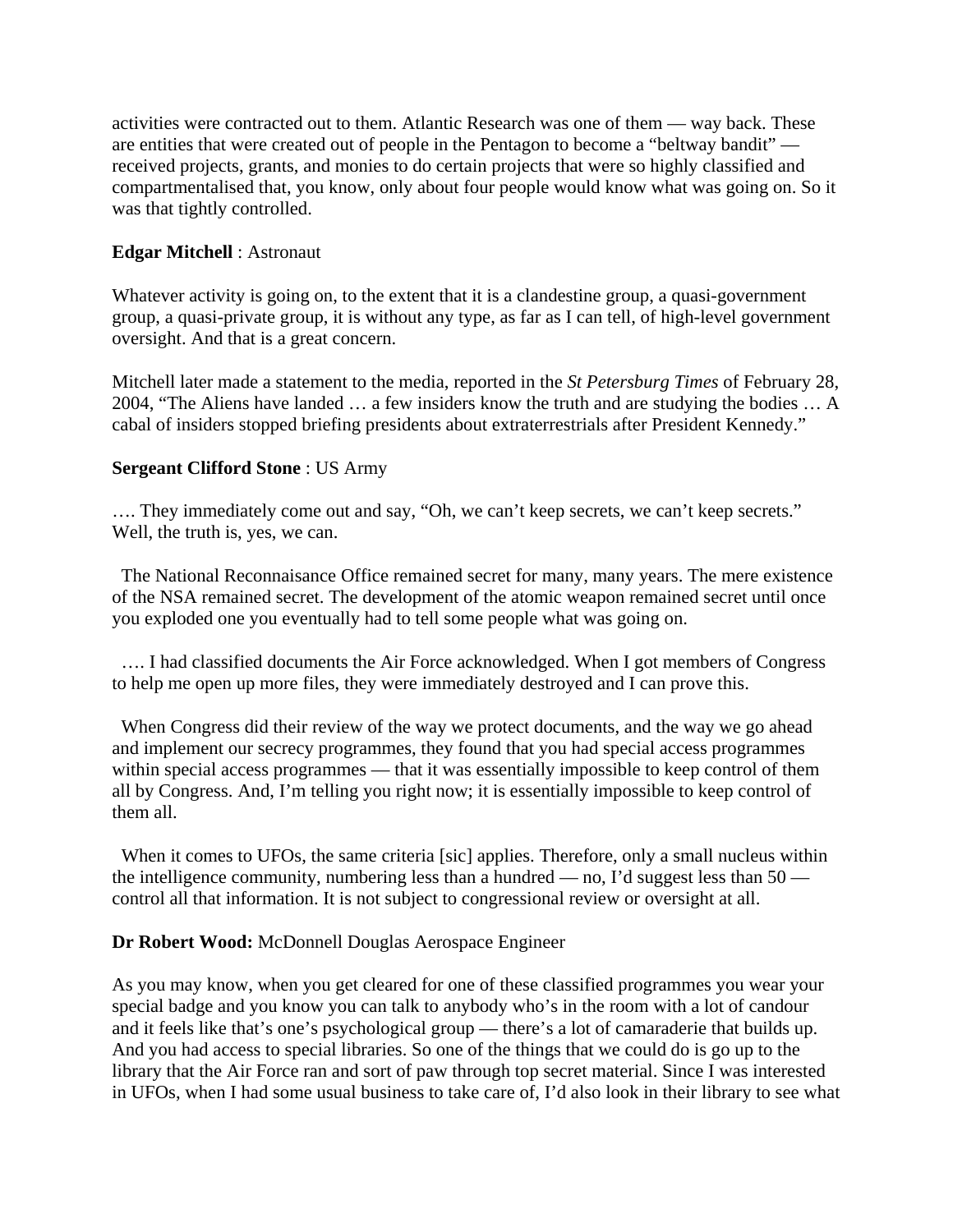they had on UFOs. And for about a year I was getting quite a few hits on the subject about various reports. Then all of a sudden, the whole subject material vanished. The entire classification for the subject just vanished. The librarian in our group that I was working with said he'd been in that vault for twenty years and knew exactly how things were normally done. He said, "This is remarkable!" He said, "I've never seen that before, you just don't have a whole subject vanish out from under you." He said, "I think there is something there that you hit on ..."

 In the meantime, there was one other thing that came about as a result of my association with Jim McDonald (a well-known UFO scientific investigator). I liked the guy; he was really an energetic physicist and wouldn't let any grass grow under his feet. When he got a case he would dig his teeth into it and present an overwhelmingly convincing story to professional societies. He would talk to the American Institute of Aeronautics and the American Physical Society, and I happened to be members of both. So whenever he was in town I would pick him up, escort him, made sure he felt welcome.

 So once when I was travelling through Tucson, where he lived, I stopped — I had a two-hour layover to catch an airplane — and he came out to the airport to have a beer with me. I said, "What's new, Jim?" He said, "I think I've got it." I said, "What do you think you got?" He said, "I think I got the answer." I said, "What is it?" He said, "I can't tell you yet. I have got to be sure." It was six weeks after that that he tried to shoot himself. A couple months after that he finally died.

 Knowing what I think I now suspect about the skills of our counter intelligence people, I think we had the capacity to convince him to do it himself. I think that's what happened ...

 Clearly in order to have effective control of this subject, you have to control it at all levels and the most obvious level is the media. So you have to look at all the kinds of media there are, the movies, the magazines, and of course in the early days that's all it is, newspapers and movies and magazines. Now we have the Internet and video and all those other sorts of things. But as the technology has blossomed in these other avenues, the people worrying about this control have also just moved into those avenues right along with them. So every time a new avenue comes up they have a new counterpoint.

The reader should note that we have gathered nearly 500 such credentialled witnesses from every agency and branch of the military, as well as select corporations involved in the secrecy.

The group maintaining this secrecy, at least at a policy level, numbers some 200–300 individuals from a number of countries and represents a powerful array of interests including those connected to financial, technological, security, religious, media, political and scientific areas. In 1993, contacts in this group stated to us that about a third of those involved were in favour of ending the secrecy and a broad disclosure of the facts; as of today we estimate over 40 per cent hold this opinion. Those who think that such a group could not get away indefinitely with such secrecy are right. We have obtained sufficient actionable intelligence, sources and documents to make the case. We have names, programme code numbers, the locations of operations and corporate programmes and related vital intelligence. But to whom will this information be disclosed and to what end?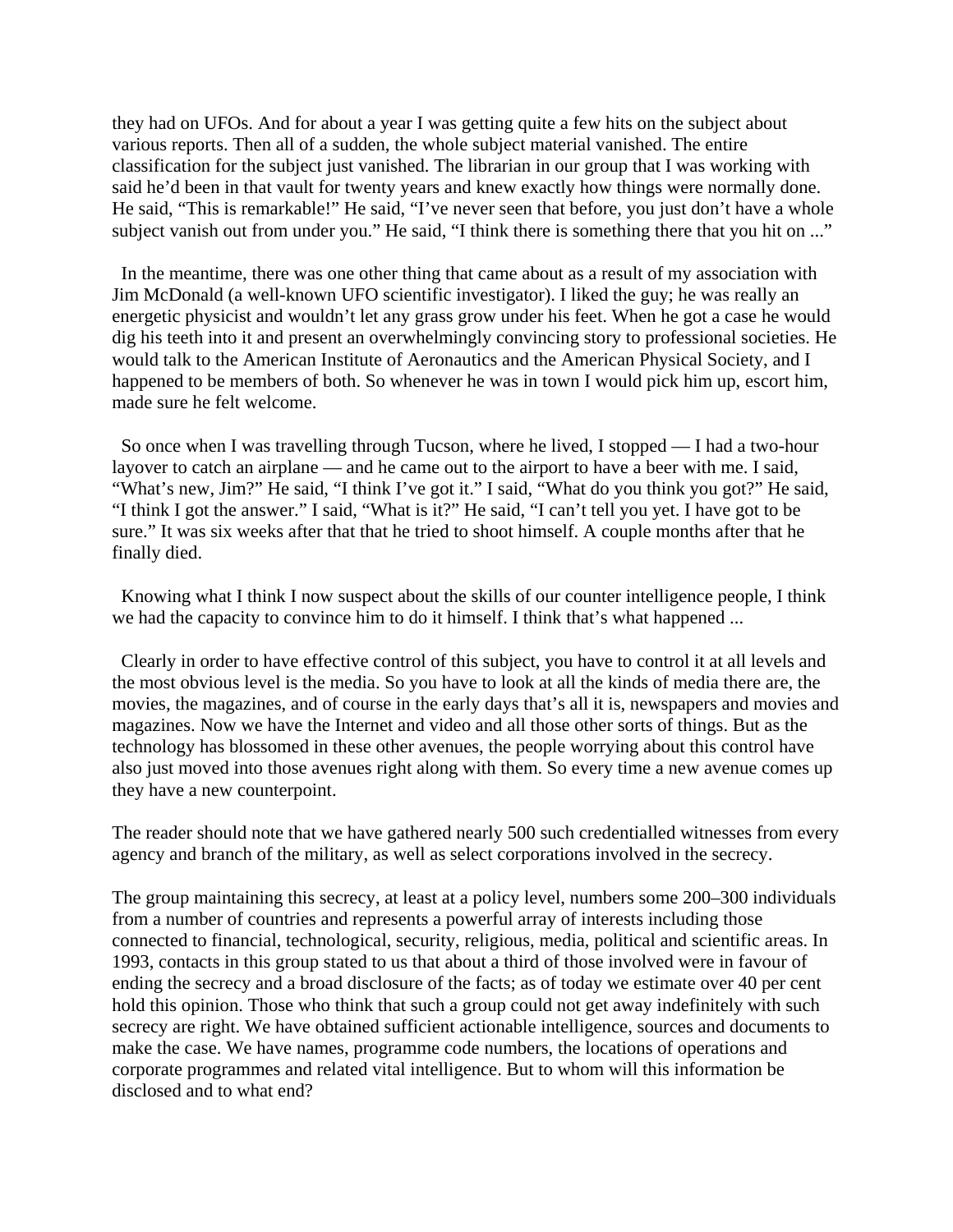Since the secrecy related to these technologies and operations is rogue, unconstitutional and harmful, any legitimate governmental or international body could hold a hearing at which witnesses and evidence could be presented. Legal and national security experts associated with the Disclosure Project have determined that, since the secrecy is unregulated and outside the bounds of the law, the leaders of such projects have no legitimate right to enforce such secrecy. This means those persons holding secrets are no longer constitutionally bound by any past or current secrecy oaths. This assessment has been shared with senior governmental officials and to date no entity or official has challenged this position.

Significantly, during the preparation and in the aftermath of the above-mentioned National Press Club event, none of the whistle-blowers or staff of the Disclosure Project have been threatened or silenced in any way. We have been able to make a definitive case for the evidence as also for the illegal nature of the secrecy. Hence, no legal entity can insist on silence.

# **A CALL FOR REVELATION**

Aside from these legal arguments, there is a compelling moral and ethical reason to end the secrecy. First, humanity is suffering needlessly due to the continued withholding of vital scientific and technological knowledge acquired through these programmes.

These technologies allow for the extraction of useful energy from the so-called quantum vacuum state. This means that every village in Africa or India could have an off-the-grid energy source that extracts energy from the space around the device, with no need for the burning of fuels or transmission lines from central utilities. Such "free energy" generators would utterly transform the current, seemingly hopeless world situation as regards poverty, pollution, economic stagnation and the like.

Second, the world stands to gain from new critical technology. The implications of replacing fossil fuels and nuclear power with these new, advanced energy and propulsion systems cannot be overstated: every aspect of life on earth will be affected and a truly sustainable, technologically advanced civilisation can be built. The developing world can bypass the stage of industrial pollution and expensive centralised utilities and go directly to point-of-use power generation. As abundance grows exponentially, educational opportunities will increase. Global warming will cease and pollution generally will be brought under control. Desalinating sea water will become inexpensive and help prevent desertification and resource depletion. And we will have no more oil wars.

Third, disclosure of these secret programmes is not without its potentially negative consequences. It may be argued that such a new technology could have destabilising military applications. This is no doubt true — every new technology can be harnessed for war. But this brings up an important point: are we, as a civilisation, prepared to see humanity commit planeticide — the killing of an entire planet — just so we can avoid the respon-sibility of creating a peaceful world? The state of the world will not be significantly improved by tinkering around the edges of oil, coal, solar or wind power, and we are facing a cruel future of environmental decay, impoverished exploding populations, global instability and war. This, while a comprehensive solution to these problems sits in a black box.